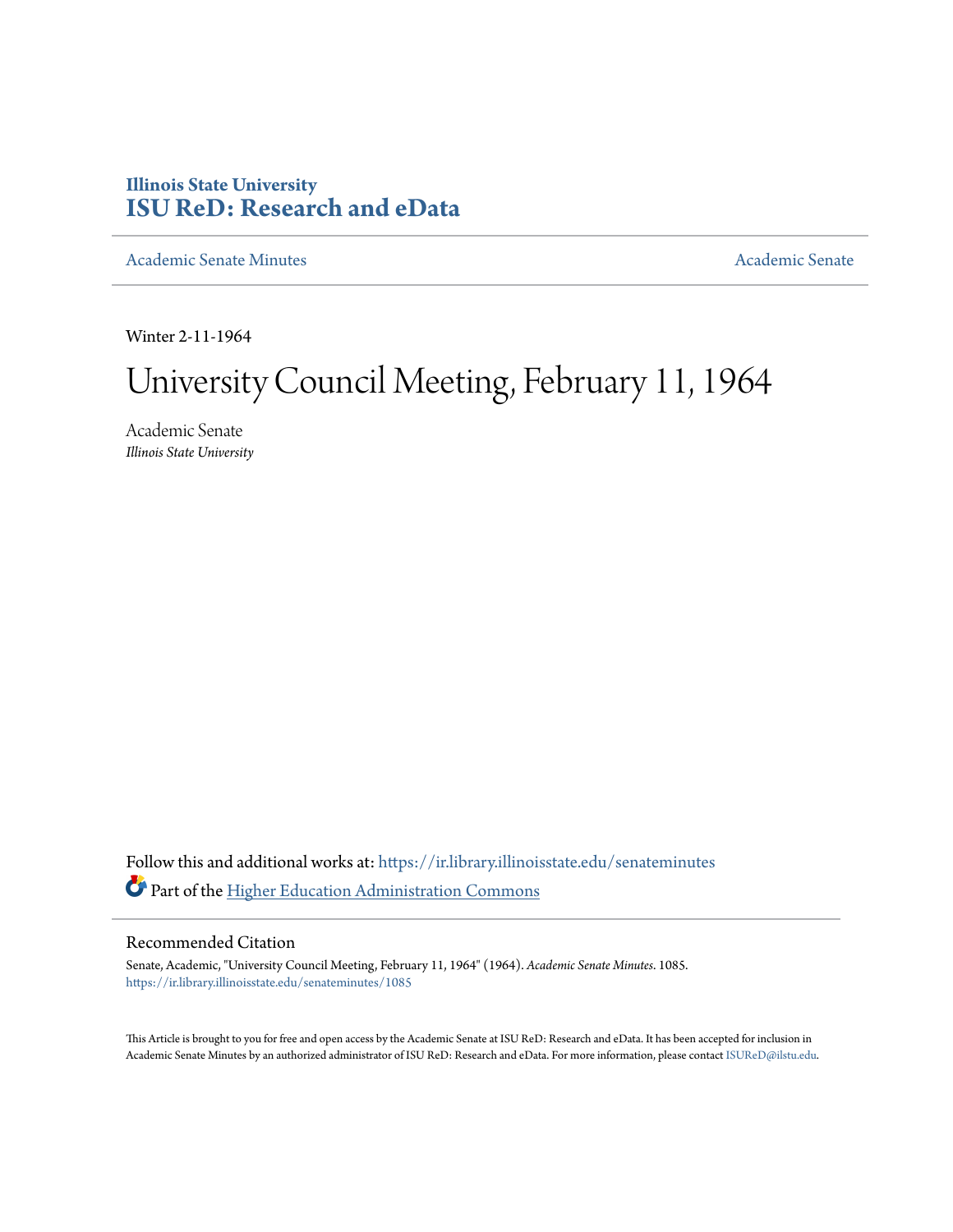### **JOINT FACULTY POLICY COMMITTEE** Minutes of the Meeting February 11, 1964 No. 10

The meeting was called to order at 10:10 A.M. by Mr. Arthur White, Chairman.

Name Present

#### Institution

Name Absent

Eastern Illinois University

John B. Hodapp J. Robert Pence Phillip Settle

Raymond A. Plath

Northern Illinois University

James Beach E. B. Grant

John W. Eaton

Merle Lundvall Henry Sather

Western Illinois University

Don Marshall

Illinois State University at Normal

Arley Gillett (temporarily replacing Claude Dillinger on leave) Eunice H. Speer **C.** A. White

#### Visitors

Dr. F. H. McKelwey, Executive Secretary, Teachers College Board

Mr. Arthur Samoore, Supervising Account, Teachers College Board

Mr. William E. McBride, Policy Committee, Teachers College Board

- **Mr. A. R.** Higgins, Policy Committee, Teachers College Board and Editor of the Quincy Herald Whig
- Mr. Douglas Poe, ISU representative from the ISU Advisory Committee of the State Universities Retirement System

Mr. Arthur Samoore discussed tax sheltered annuities. He reported on a study made on this subject by Dr. Robert Mehr of the university of Illinois for the Trustees of the University. The Mehr study set up four standards for selection and approval of companies: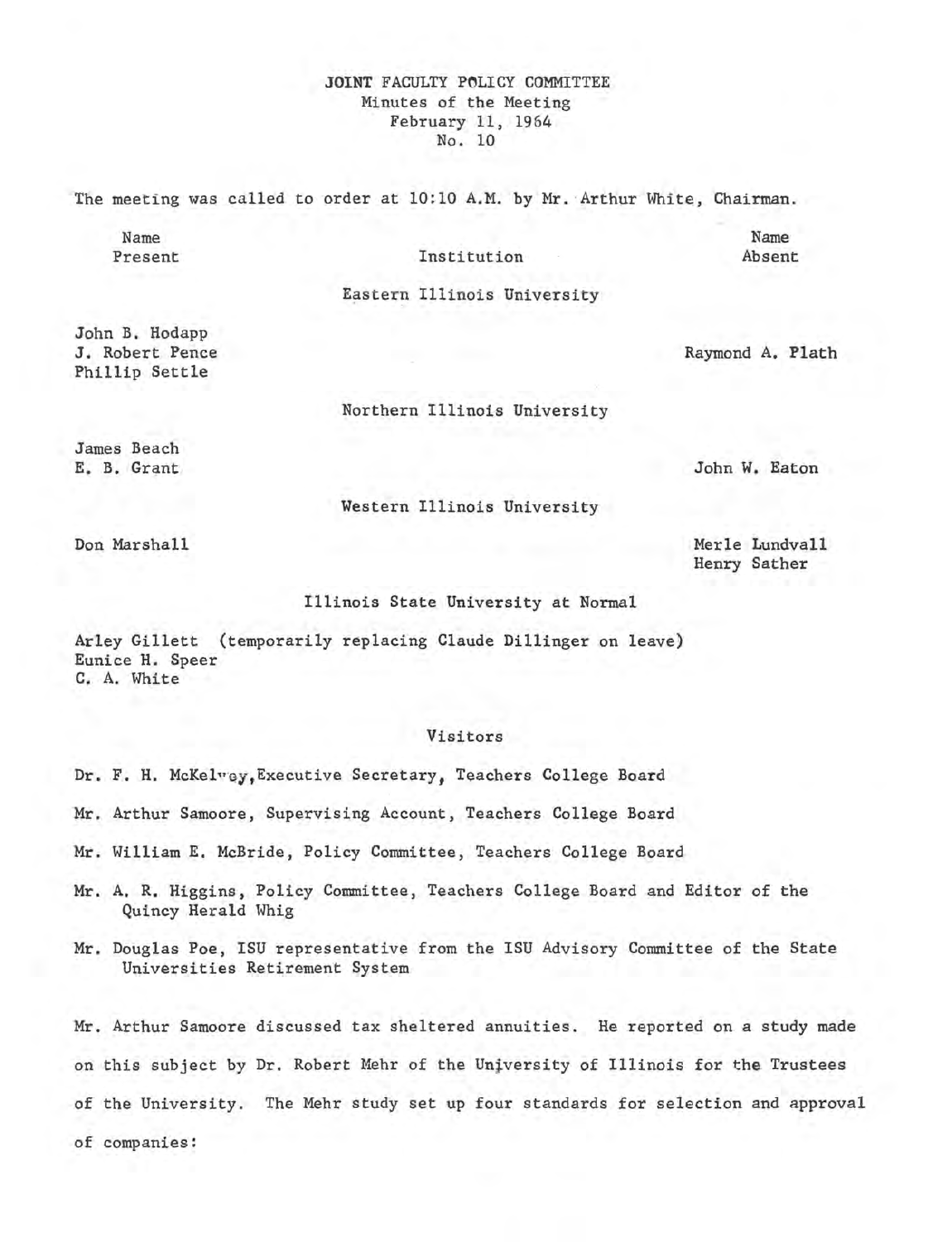"1. The company must have had at least \$750 million of life insurance in force in Illinois as of December 31, 1962.

2. The company must have collected at least \$20 million of premium in Illinois during 1962.

3. The company must have a net yield on investment in excess of the average for the industry in each of the past three years (1960, 1961,  $1962$ .

4. The company must be willing to work closely with the University in product design."\*

Four companies met these standards (Prudential Insurance Company of America, The Northwestern Mutual Life Insurance Company, The Massachusetts Mutual Life Insurance Company and The Continental Assurance Company.) Dr Nehr recommended that Teachers' Insurance Annuity Association also be approved.

Mr. Samoore explained that the Board would approve companies for the purpose of payroll deduction. The Board will let the individual carry on from there. It will be entirely an employee-company relationship.

Uniform Health Insurance was reported on by Mr. Samoore, also. Two Committees have worked on this project.

1. Joint Council Committee (March 20, 1958) proposed an employer participation policy which has not been accepted.

2. On July 1960 Mr. Samoore tried to get representatives from the four universities under the Teachers College Board. This Committee marked time until June 5, 1961, when it began to draw up specifications to be presented to the staffs. By November, 1962, the specifications were complete. On January, 1963, bids were received. The Companies bid on the Committee's specifications and also submitted specifications of their own. No action was taken on these bids and specifications. The program submitted was to be totally employee-financed. Mr. Samoore felt that a basic policy, with three options (surgery, maternity and major medical) would be possible. Program was not representative of the needs of the total staff.

Mr. Douglas Poe spoke on reciprocity in the retirement system. States with a reciprocity plan can recruit from other states; those without cannot recruit from . other states. We can buy into our system. Any one willing to pay 12% of his

\* Robert I. Wehr, "The Salary-or-Annuity Option, standards for use in

Selecting Insurers, Recommended action," Himeographed. Summary, p. 3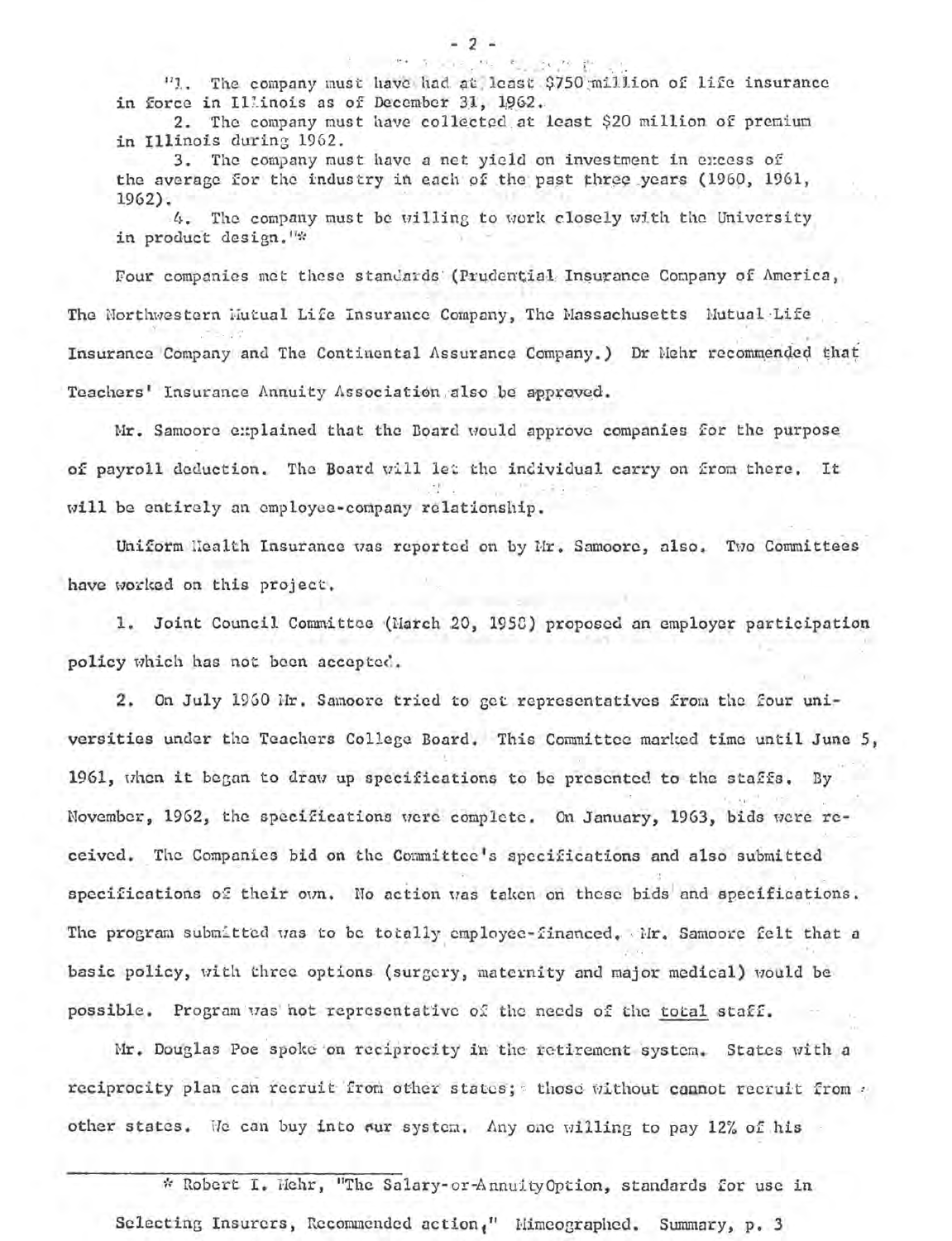entering salary per each year he brings in may do so; he need not commit himself at the time he comes in. Pension Law commission and the Internal Revenue Service have not favored reciprocity programs that have been proposed. Mr. Grant proposed that we continue to express interest in reciprocity and to do whatever needs to be done to further it. The Committee concurred with this suggestion.

Dr. McKelvey discussed the policy of the Teachers College Board on university publications. Mr. Higgins had been asked to draw up a policy as an outcome of a problem at Eastern Illinois University. Following is the Teachers College Board policy on publications:

"ILLINOIS TEACHERS COLLEGE BOARD POLICY ON PUBLICATIONS

The Illinois Teachers College Board reaffirms and formally states the following general policy on publications of the four Universitias under its control:

All campus publications are part of the University functions and are responsible to the University authority, which in turn is responsible for them to the Teachers College Board and the State of Illinois.

The university administration is accountable to the Teachers College Board and the State of Illinois for the management and content of all University publications,

Student publications arc a part of the University academic program. They are intended to perform two **basic** functions: Train students in an important area of mass communication and prepare them to direct, as teachers, other students in this field, and to inform students and other interested persons of the activities of the University.

The fullest freedom of expression, in University publications, should be encouraged, but all such expressions must meet the tests of truth, fairness and judgment, as well as acceptable journalistic standards. The same rules relating to factual content, libel and judicious expression of opinion that apply to publications generally nust also be applied to University publications,

Since the University is responsible for its publications, supervision must rest with the University's chief administrator or his faculty appointee.

Student staff members of University publications, including student editors and student boards, should function under faculty supervision in the same manner as in academic courses. These student staff members arc students in a specialized form of English and arc subject to instruction as are students in any University course.

The Teachers College Board endorses the principle 6£ freedom of responsible expression. It also recognizes the obligations, legal ethical, resting upon all communication mass media. It emphas fzcs the importance to all students and faculty sponsors of unswerving adherence to the rules of ethical conduct, objective presentation of facts, and judicious expression of opinion in all University publications.

- 3 <sup>~</sup>